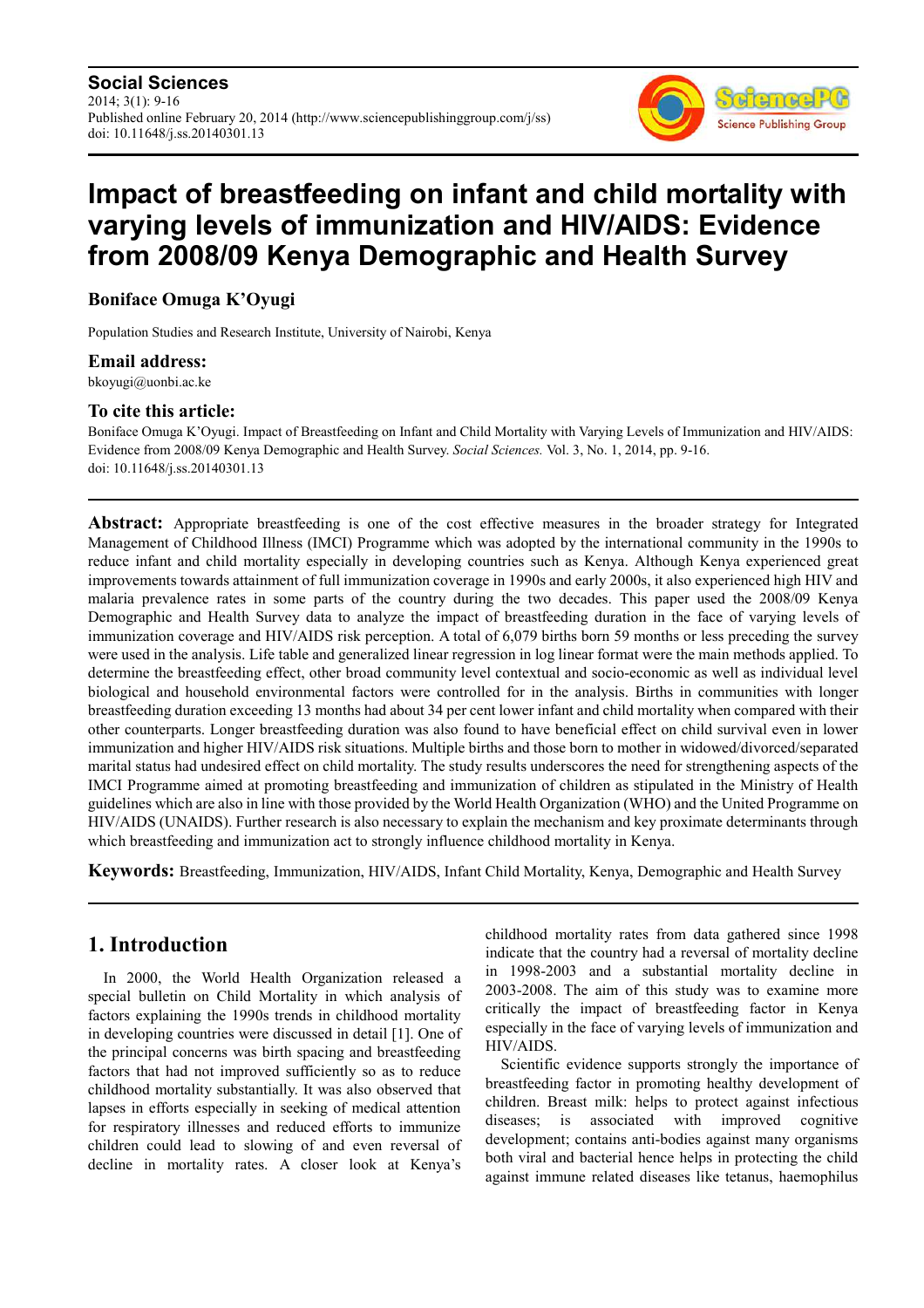pertussis, polio, and coxsackie virus [2]. Breastfeeding is exclusive when a child receives only breast milk and no other food or a drink supplement including water. On the other hand, full breastfeeding is when a child receives other fluids such as juice or water. According to UNAIDS Guidelines, "when replacement feeding is acceptable, feasible, affordable, sustainable and safe, avoidance of all breastfeeding by HIV infected mothers is recommended, otherwise exclusive breastfeeding is recommended during the first months of life" and "anti-retroviral therapy to mother and infant is likely to offer possibility of maintaining breastfeeding as a safe option for HIV infected women" [3]. Islamic literature also stress on two years of breastfeeding as being good for both the mother and child from a wide range of aspects [4].

In Kenya, earlier studies established that children breastfed for relatively longer duration experienced significantly reduced mortality rates when compared with their counterparts breastfed for shorter durations [5, 6]. A recent study using data from Delta State in Nigeria concluded that lower levels of less than 50 per cent immunization coverage and 10 per cent of exclusive breastfeeding were not important determinants of child mortality [3]. This implies that there are minimum threshold levels of immunization coverage and breastfeeding duration before protective benefits can be realized. Available literature also suggests that in some developing countries the impact of breastfeeding is greatly modified by socioeconomic and household environmental factors. In Gueni-Bissau, the risk of death of weaned children increased to 3.5 times when adjusted for maternal education and ethnic group and that excess mortality was independent of age at weaning [7]. In Malaysia, adjusted risks of death due to not breastfeeding were: 5.2 if the household had neither a toilet nor piped water; 2.67 if the household had a toilet only; 2.51 if the household had both a toilet and piped water; and, 21 percent of all deaths were due to not breastfeeding [8]. More recent studies concluded that the determinants are modified by removing barriers pertaining to: health care delivery systems such as quality of services referral services and logistics [9]; health care personnel such as adequacy, training and attitude of health care workers [10]; community members such as beliefs, customs and practices especially with respect to adopting modern technology [11].

# **2. Data and Methodology**

#### *2.1. Source and Description of Data*

The study data was obtained from the 2008/09 Kenya Demographic and Health Survey (KDHS). Analysis was restricted to 6,079 births born 59 months or less from the date of interview. Women in the reproductive age group 15 to 49 years living in sampled urban and rural households in all regions of Kenya were targeted. The survey data was collected from 13<sup>th</sup> November 2008 to late February 2009

by the Kenya National Bureau of Statistics (KNBS) in collaboration with other national institutions and with support from ICF Macro. The KDHS data set contain scrambled sampled household and cluster codes to maintain confidentiality of HIV/AIDS information. Survey district codes were available and the study therefore used district as the unit representing a community.

Information in the KDHS data set pertaining to a total of 20 variables was included at the preliminary stage of analysis. The choice of the 20 variables was based on reviewed literature on socio-economic and proximate determinants of infant and child mortality in the analytical framework developed by Mosley and Chen [12]. In addition, the findings of review work by Rutstein [1] were also used. The study focus was the three variables namely breastfeeding, immunization and HIV/AIDS but the other 17 variables were being considered for inclusion in the analysis model as control variables. Information on breastfeeding duration for last closed births was used to compute mean length of breastfeeding duration at community level. Vaccine immunization information for all living children in the sampled households aged 12 to less than 60 months was used to compute full immunization coverage rate at community level. Table 1 provides description of births in terms of percentage distribution and number by categorical variable.

#### *2.2. Methodology*

The study applied life table analysis and generalizes linear regression methods. Life table method was used to compute infant and child mortality rates. Regression analysis was used to determine breastfeeding effect taking into account other important determinants of infant and child mortality. Statistical Package for Social Sciences (SPSS) was used to compute the required number of child deaths and exposure months. A brief description of procedures used to compute community level estimates of breastfeeding duration, immunization coverage and HIV/AIDS risk are discussed in section 2.2.1. The generalized linear regression model applied is discussed in section 2.2.2.

#### *2.2.1. Procedures for Computation of Breastfeeding, Immunization and HIV/AIDS Risk*

KDHS data set contains values of breastfeeding durations for individual last closed births. Using the SPSS package, these individual breastfeeding lengths were aggregated at district level and mean lengths by district obtained. The district mean breastfeeding lengths obtained were in-turn assigned to each individual birth in the survey district. The  $60<sup>th</sup>$  and  $40<sup>th</sup>$  percentile rule was applied to classify individual mean length value as "Shorter" or "Longer" category.

In order to incorporate information on immunization status of children for children with and without health cards, the method developed by Boerma and others in 1990 was applied [13]. Computation of full immunization coverage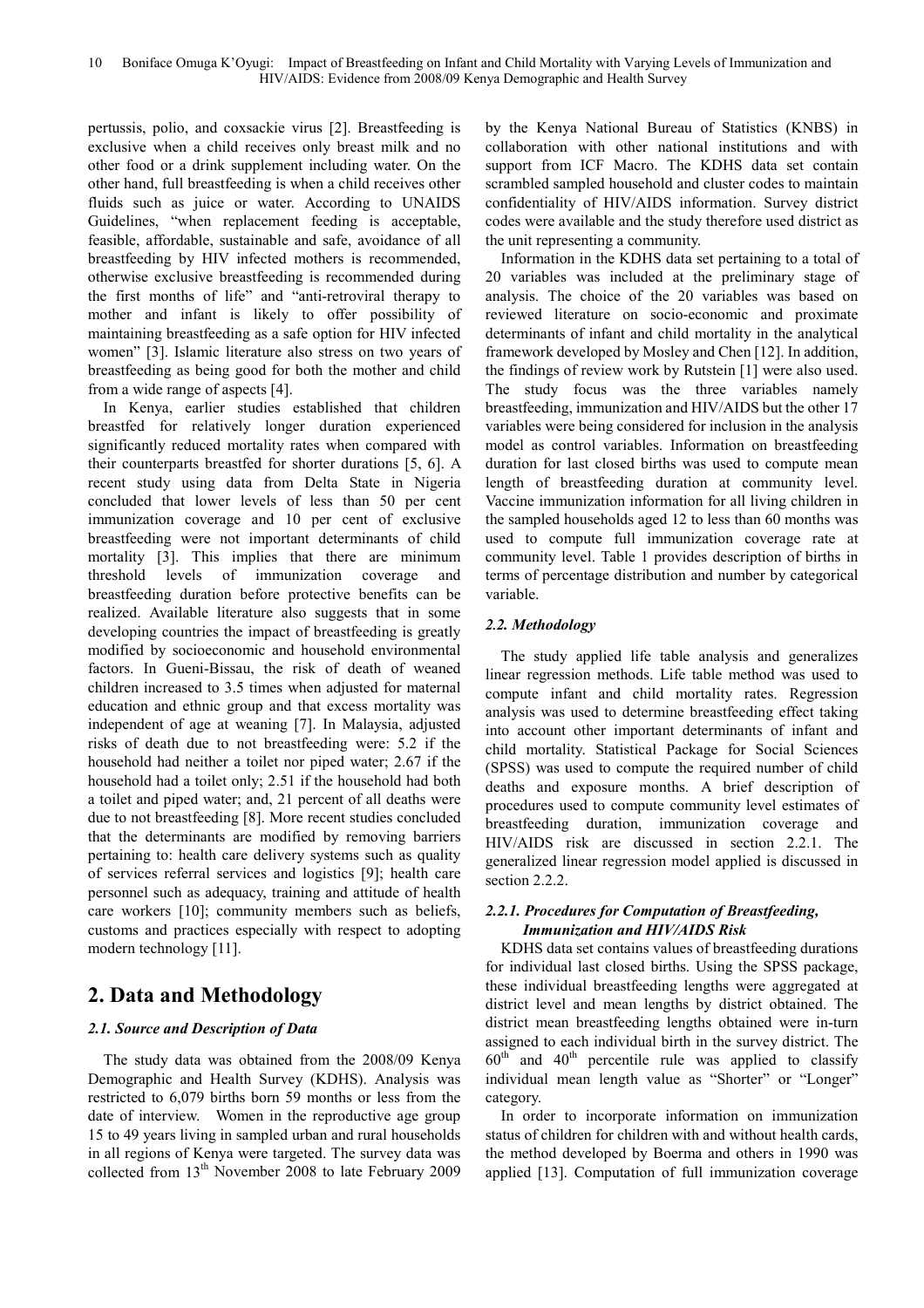rate was extended to cover 12 to less than 60 months because the proportion of births alive aged 12 to less than 24 months was found to be very small and would have easily biased the estimates. The  $60<sup>th</sup>$  and  $40<sup>th</sup>$  percentile rule was then applied to the individual scores for full immunization coverage to classify them into "Higher" or "Lower" category.

Information in the KDHS dataset on HIV/AIDS risk perception by individual women interviewed was used to compute community level HIV/AIDS risk by aggregating and obtaining district level proportion of those in the category "High risk". The distribution of the obtained values were in-turn subjected to the  $60<sup>th</sup>$  and  $40<sup>th</sup>$  percentile rule to classify individual value into "Lower" or "Higher" risk category The other community level variables were computed using this procedure.

|  | Table 1. Percent distribution of births by study variables. |  |  |
|--|-------------------------------------------------------------|--|--|
|  |                                                             |  |  |

| Variable                          | $\frac{0}{0}$ | $\mathbf N$ | Variable                     | $\frac{0}{0}$ | $\mathbf N$ |
|-----------------------------------|---------------|-------------|------------------------------|---------------|-------------|
| Age Interval (in months)          |               |             | <b>Marital status</b>        |               |             |
| Under 1                           | 3.9           | 237         | Widow/divorce/separate       | 8.5           | 515         |
| $1$ – under 3                     | 4.2           | 257         | Never married                | 6.3           | 383         |
| $3$ - under 6                     | 5.8           | 353         | Married                      | 85.2          | 5181        |
| $6$ –under 12                     | 11.5          | 699         | Mother's education           |               |             |
| 12-under 24                       | 19.3          | 1172        | None/primary incomplete.     | 52.9          | 3215        |
| $24$ – under 60                   | 55.3          | 3361        | Primary complete             | 24.9          | 1515        |
| <b>Breastfeeding duration</b>     |               |             | Secondary+                   | 22.2          | 1349        |
| Shorter                           | 41.1          | 2498        | <b>Access to information</b> |               |             |
| Longer                            | 58.9          | 3581        | Less access                  | 31.6          | 1923        |
| <b>Full immunization</b>          |               |             | More access                  | 66.9          | 4067        |
| Lower                             | 40.0          | 2434        | <b>Birth type</b>            |               |             |
| Higher                            | 60.0          | 3645        | Single                       | 97.0          | 5895        |
| <b>HIV/AIDS</b> risk              |               |             | Multiple                     | 3.0           | 184         |
| Low/Moderate                      | 41.9          | 2547        | <b>Sex</b>                   |               |             |
| High                              | 58.1          | 3532        | Male                         | 51.6          | 3134        |
| Malaria endemicity                |               |             | Female                       | 48.4          | 2945        |
| Low                               | 46.1          | 2801        | Preceding birth interval     |               |             |
| Endemic/epidemic                  | 53.9          | 3278        | Shorter                      | 18.2          | 1104        |
| <b>Nutritional status</b>         |               |             | Longer                       | 81.8          | 4975        |
| Less malnourished                 | 59.6          | 3623        | Mother's age at birth        |               |             |
| More malnourished                 | 40.4          | 2456        | Under 20 and 35+ years       | 72.5          | 4408        |
| <b>Medical Care to sick child</b> |               |             | 20 - under 35 years          | 27.0          | 1644        |
| Less appropriate                  | 41.0          | 2494        | <b>Birth order</b>           |               |             |
| More appropriate                  | 59.0          | 3585        | $1st$ and $7th$              | 34.4          | 2090        |
| <b>Wealth Index</b>               |               |             | $2nd$ to $6th$               | 65.6          | 3989        |
| $1st$ and $2nd$ quintiles         | 47.0          | 2856        | Source of drinking water     |               |             |
| $3rd$ quintile                    | 16.2          | 985         | Non improved                 | 48.4          | 2941        |
| $4th$ and $5th$ quintiles         | 36.8          | 2238        | Improved                     | 49.6          | 3018        |
| <b>Place of residence</b>         |               |             | <b>Main floor material</b>   |               |             |
| Rural                             | 75.9          | 4612        | Natural/rudimentary          | 66.0          | 4014        |
| Urban                             | 24.1          | 1467        | Finished                     | 32.5          | 1974        |
| Type of toilet facility           |               |             |                              |               |             |
| Non improved                      | 74.4          | 4523        |                              |               |             |
| Improved                          | 24.1          | 1467        |                              |               |             |

#### *2.2.2. Brief Description of Generalized Linear Regression Model*

The study used generalized linear regression model in log linear format for count data. The model was deemed suitable since it allows for the dependent variable to have non-normal distribution while at the same time assuming that the dependent variable is linearly related to the explanatory factors or covariates. The model also assumes that the cases are independent observations. In applying this model, the dependent variable was defined as death counts in the age interval and their statistical distribution was assumed to fit a poisson distribution. Logarithmic function was used to perform the required transformation of the dependent variable for purposes of statistical estimation of model parameters. In this regard, the logarithm of age interval exposure months was used as an offset variable in the model specification. Equation 1 provided below is the statistical formula depicting poisson distribution.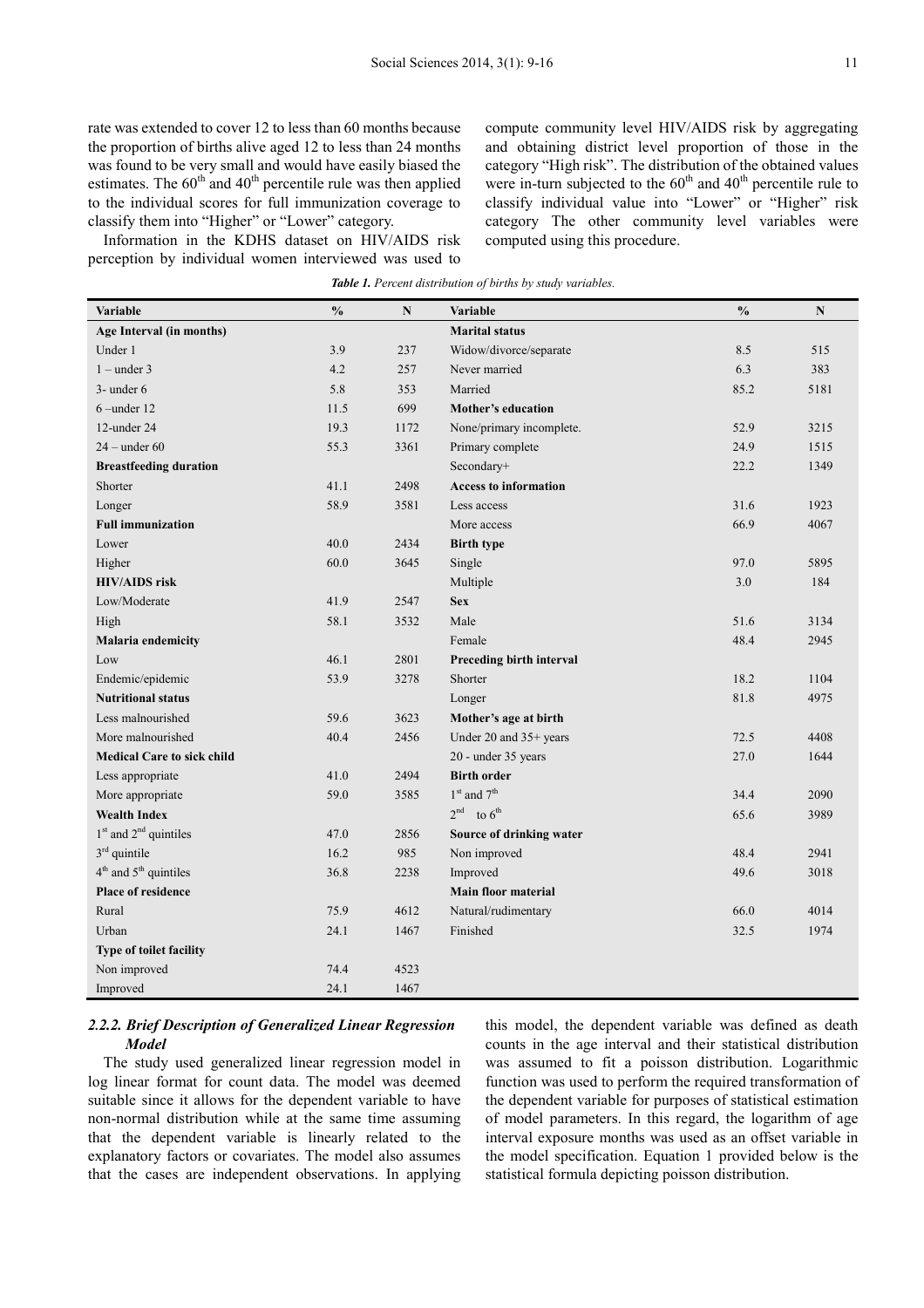$$
f(t|x) = \theta_x^{-1} \exp(t+\theta_x), \quad t > 0 \quad (1)
$$

Where

 $\theta$ x = E(T|x) and a more functional form that is easy to use is  $\theta x = \exp(X\beta)$ 

 $X = (x_1, \ldots, x_p)$  vector of regression variables

 $B = (\beta_1, \dots, \beta_n)$  vector of regression coefficients

 $E =$  expectation or mean of the statistical distribution

 $T =$  life time exponentially distributed

 $t =$  failure time

 $p =$  number of regression variables

A logarithmic transformation is applied to the functional equation to obtain the generalized log linear regression model that was used in this study. The mathematical expression of the regression model is provided in Equation 2 below.

Log 
$$
(\theta_x)
$$
 =  $\beta_0 + \beta_1 x_1 + \beta_2 x_2 + ... + \beta_p x_p$ , where  $\beta_0$  is  
the intercept term (2)

# **3. Results and Discussion**

#### *3.1. Infant and Child Mortality Differentials by Breastfeeding, Immunization Coverage and HIV/AIDS Risk*

Estimates of infant and child mortality rates by the three variables of study interest are provided in Table 2. As per the expectation, longer breastfeeding duration was found to be associated with lower mortality rates in all the six age segments. The beneficial role of higher full immunization coverage in mortality reduction was more dominant from age six months. Similarly, higher mortality rates associated with high HIV/AIDS risk were more pronounced from age 12 months.

The estimates also indicate that most variable categories that were expected to be associated with higher mortality risk had indeed without exception experienced higher rates than the national average. The computed estimates for infant mortality and under-five mortality rates of 51 and 77 per 1,000 live births respectively were fairly close to the official figures contained in the 2008/09 KDHS Report of 52 and 74 per 1,000 live births respectively[14]. The small difference could be attributed to use of un-weighted data in this analysis and difference in reference period. This study used births born 59 months or less from the interview date in the household while methodology used to compute childhood mortality rates presented in the KDHS report used the reference period defined as "births since January 2003".

*Table 2. Infant and Child Mortality Rates by Breastfeeding Duration, Immunization Coverage and HIV/AIDS Risk.* 

|                               | Probability of dying by exact age in months (per 1,000 live births) |       |       |       |       |       |  |  |  |
|-------------------------------|---------------------------------------------------------------------|-------|-------|-------|-------|-------|--|--|--|
| Variable / Category           | ш                                                                   | 3     | 6     | 12    | 24    | 60    |  |  |  |
| <b>Breastfeeding duration</b> |                                                                     |       |       |       |       |       |  |  |  |
| Shorter                       | 0.039                                                               | 0.048 | 0.057 | 0.068 | 0.087 | 0.098 |  |  |  |
| Longer                        | 0.022                                                               | 0.026 | 0.032 | 0.040 | 0.049 | 0.061 |  |  |  |
| <b>Immunization coverage</b>  |                                                                     |       |       |       |       |       |  |  |  |
| Lower                         | 0.025                                                               | 0.035 | 0.044 | 0.055 | 0.073 | 0.088 |  |  |  |
| Higher                        | 0.031                                                               | 0.036 | 0.040 | 0.049 | 0.059 | 0.068 |  |  |  |
| <b>HIV/AIDS</b> risk          |                                                                     |       |       |       |       |       |  |  |  |
| Low/Moderate                  | 0.029                                                               | 0.034 | 0.040 | 0.047 | 0.055 | 0.062 |  |  |  |
| High                          | 0.028                                                               | 0.036 | 0.045 | 0.058 | 0.077 | 0.097 |  |  |  |
| <b>National average</b>       | 0.028                                                               | 0.035 | 0.042 | 0.051 | 0.064 | 0.076 |  |  |  |

*Table 3. Infant and Child Mortality Rates by Breastfeeding Duration with varying levels of Immunization Coverage and HIV/AIDS Risk.* 

|                                | Probability of dying by exact age in months (per 1,000 live births) |       |       |       |       |       |  |  |  |  |
|--------------------------------|---------------------------------------------------------------------|-------|-------|-------|-------|-------|--|--|--|--|
| Variable / Category            |                                                                     | 3     | 6     | 12    | 24    | 60    |  |  |  |  |
| Shorter breastfeeding duration |                                                                     |       |       |       |       |       |  |  |  |  |
| Lower full immunization        | 0.038                                                               | 0.058 | 0.071 | 0.085 | 0.111 | 0.126 |  |  |  |  |
| Higher full immunization       | 0.039                                                               | 0.043 | 0.050 | 0.059 | 0.074 | 0.083 |  |  |  |  |
| Lower HIV/AIDS risk            | 0.040                                                               | 0.048 | 0.054 | 0.061 | 0.074 | 0.081 |  |  |  |  |
| Higher HIV/AIDS risk           | 0.037                                                               | 0.049 | 0.062 | 0.077 | 0.103 | 0.121 |  |  |  |  |
| Longer breastfeeding duration  |                                                                     |       |       |       |       |       |  |  |  |  |
| Lower full immunization        | 0.018                                                               | 0.023 | 0.029 | 0.039 | 0.053 | 0.068 |  |  |  |  |
| Higher full immunization       | 0.025                                                               | 0.029 | 0.034 | 0.041 | 0.046 | 0.056 |  |  |  |  |
| Lower HIV/AIDS risk            | 0.021                                                               | 0.025 | 0.031 | 0.037 | 0.042 | 0.048 |  |  |  |  |
| Higher HIV/AIDS risk           | 0.022                                                               | 0.027 | 0.033 | 0.045 | 0.059 | 0.080 |  |  |  |  |
| <b>National average</b>        | 0.028                                                               | 0.035 | 0.042 | 0.051 | 0.064 | 0.076 |  |  |  |  |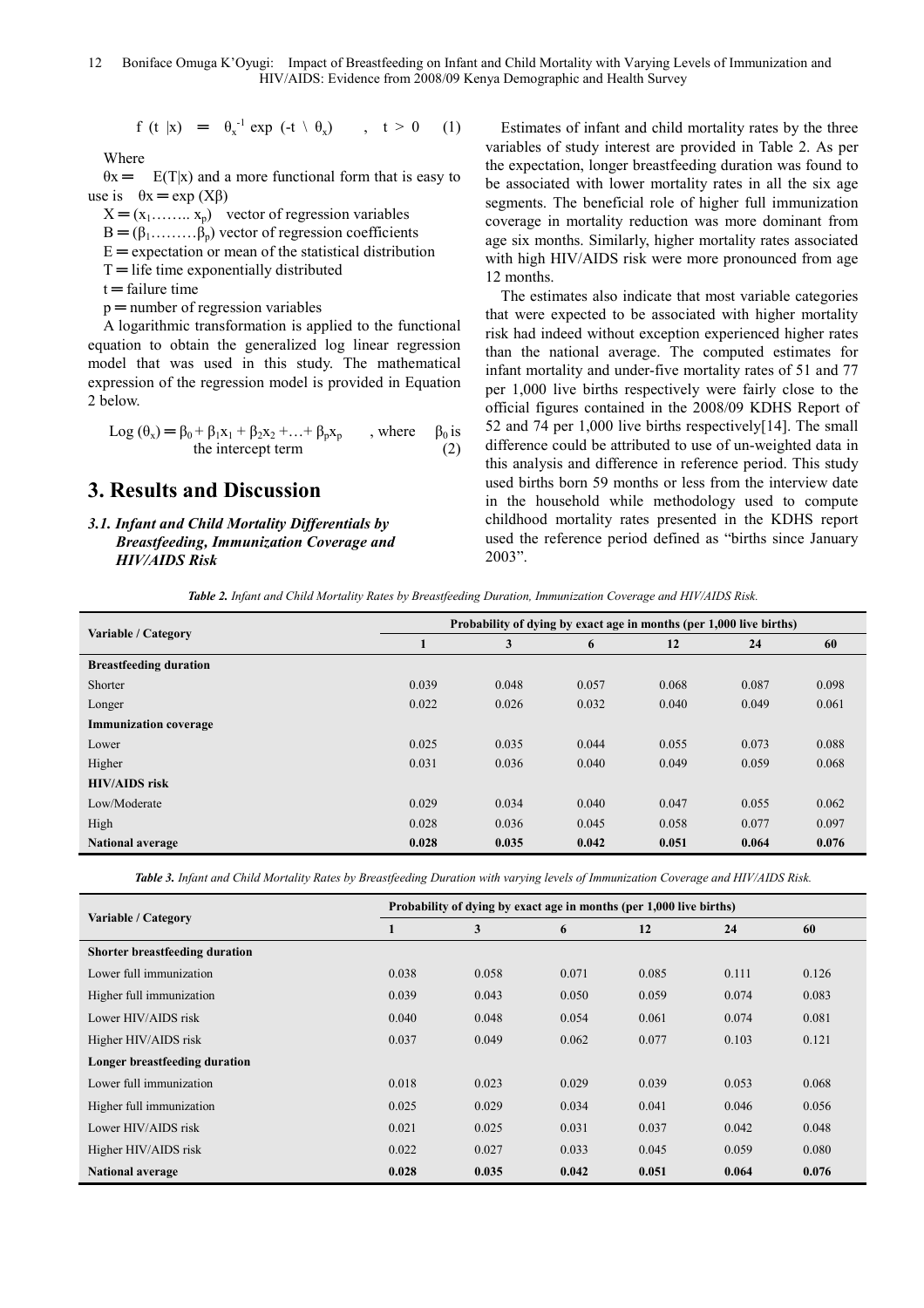Table 3 provides further results of mortality rates by breastfeeding duration with varying levels of immunization coverage and HIV/ AIDS risk. The results demonstrate that even in situation of shorter breastfeeding durations, higher immunization coverage and lower HIV/AIDS risk were associated with lower mortality risks. Similarly, in situation of longer breastfeeding duration with higher HIV/AIDS risk and low immunization coverage the study results show that they were generally associated with higher mortality rates. However, age pattern of childhood mortality observed not to be perfect for the case of immunization variable.

#### *3.2. Impact of Breastfeeding on Infant and Child Mortality*

Results of the final generalized linear regression model fitted to obtain impact of breastfeeding duration on infant and child mortality are provided in Table 4. Before fitting the final model, "univariate" regression analysis incorporating the variable age interval was undertaken for each of the other initial 19 explanatory variables. This was done to control for effect of age pattern on infant and child mortality. At this level of analysis: (i) all the six community level variables were retained to proceed to sub-modeling stage because of their study importance despite the fact that immunization, HIV/AIDS medical care variables were found to be statistically insignificant at 90 percent confidence level; (ii) all the five socio-economic variables were found to be statistically significant at 95 percent confidence level hence retained to proceed to sub-modeling stage; and, only one out of the eight proximate determinants was found to be statistically insignificant hence source of drinking water was dropped at this stage.

At the second stage of sub-modeling, a total of three models were ran and the outcomes were as follows: (i) only nutrition variable was not retained for inclusion in full model since it was found to be both statistically insignificant and highly correlated with other variables in the equation; (ii) information source and place of residence variables were not retained for inclusion in full model since they were found to be either highly statistically insignificant and or not measuring what was intended from the theoretical perspective; and, (iii) three variables namely preceding birth interval, mother's age at birth and birth order were not retained for inclusion in full model since they were found to be highly statistically insignificant. The final model dropped the variable main floor material as it was found to be highly correlated with the variable wealth index. The final model therefore had a total of eleven variables consisting of the three variables of interest to the study and eight other variables serving as controls.

*Table 4. Parameter estimates of impact of breastfeeding, immunization, HIV/AIDS risk and other control on infant and child mortality in Kenya.* 

| Parameter                             | <b>Model I</b> |           |            |             | Model II |           |            |                      | <b>Model III</b> |           |            |             |
|---------------------------------------|----------------|-----------|------------|-------------|----------|-----------|------------|----------------------|------------------|-----------|------------|-------------|
|                                       | β              | <b>SE</b> | Sig.       | $e^{\beta}$ | β        | <b>SE</b> | Sig.       | $\mathrm{e}^{\beta}$ | $\beta$          | <b>SE</b> | Sig.       | $e^{\beta}$ |
| (Intercept)                           | $-0.363$       | 0.134     | $0.007***$ | 0.696       | $-0.415$ | 0.200     | $0.038**$  | 1.515                | 1.683            | 0.266     | $0.000***$ | 5.380       |
| Age Interval (in months)              |                |           |            |             |          |           |            |                      |                  |           |            |             |
| $1$ – under 3                         | $-1.993$       | 0.191     | $0.000***$ | 0.136       | $-1.981$ | 0.187     | $0.000***$ | 0.138                | $-1.898$         | 0.186     | $0.000***$ | 0.150       |
| $3$ – under 6                         | $-2.259$       | 0.187     | $0.000***$ | 0.104       | $-2.247$ | 0.182     | $0.000***$ | 0.106                | $-2.183$         | 0.181     | $0.000***$ | 0.113       |
| $6$ – under 12                        | $-2.749$       | 0.171     | $0.000***$ | 0.064       | $-2.766$ | 0.167     | $0.000***$ | 0.063                | $-2.702$         | 0.167     | $0.000***$ | 0.067       |
| $12$ – under 24                       | $-3.097$       | 0.161     | $0.000***$ | 0.045       | $-3.125$ | 0.158     | $0.000***$ | 0.044                | $-3.094$         | 0.158     | $0.000***$ | 0.045       |
| $24$ –under 60                        | $-4.601$       | 0.240     | $0.000***$ | 0.010       | $-4.726$ | 0.237     | $0.000***$ | 0.009                | $-4.751$         | 0.236     | $0.000***$ | 0.009       |
| Under 1 [RC]                          | 0.000          |           |            | 1.000       | 0.000    |           |            | 1.000                | 0.000            |           |            | 1.000       |
| Mean length of breastfeeding duration |                |           |            |             |          |           |            |                      |                  |           |            |             |
| Longer                                | $-0.391$       | 0.116     | $0.001***$ | 0.676       | $-0.429$ | 0.113     | $0.000***$ | 0.651                | $-0.413$         | 0.112     | $0.000***$ | 0.662       |
| Shorter [RC]                          | 0.000          |           |            | 1.000       | 0.000    |           |            | 1.000                | 0.000            |           |            | 1.000       |
| Full immunization coverage rate       |                |           |            |             |          |           |            |                      |                  |           |            |             |
| Higher                                | $-0.221$       | 0.110     | $0.045**$  | 0.802       | $-0.252$ | 0.110     | $0.022**$  | 0.777                | $-0.287$         | 0.109     | $0.009***$ | 0.751       |
| Lower [RC]                            | 0.000          |           |            | 1.000       | 0.000    |           |            | 1.000                | 0.000            |           |            | 1.000       |
| <b>HIV/AIDS</b> risk                  |                |           |            |             |          |           |            |                      |                  |           |            |             |
| Low/moderate                          | $-0.149$       | 0.127     | 0.242      | 0.861       | $-0.140$ | 0.126     | 0.263      | 0.869                | $-0.102$         | 0.125     | 0.415      | 0.903       |
| High [RC]                             | 0.000          |           |            | 1.000       | 0.000    |           |            | 1.000                | 0.000            |           |            | 1.000       |
| <b>Malaria</b> endemicity             |                |           |            |             |          |           |            |                      |                  |           |            |             |
| Low                                   | $-0.130$       | 0.131     | 0.322      | 0.878       | $-0.128$ | 0.129     | 0.321      | 0.880                | $-0.143$         | 0.128     | 0.263      | 0.866       |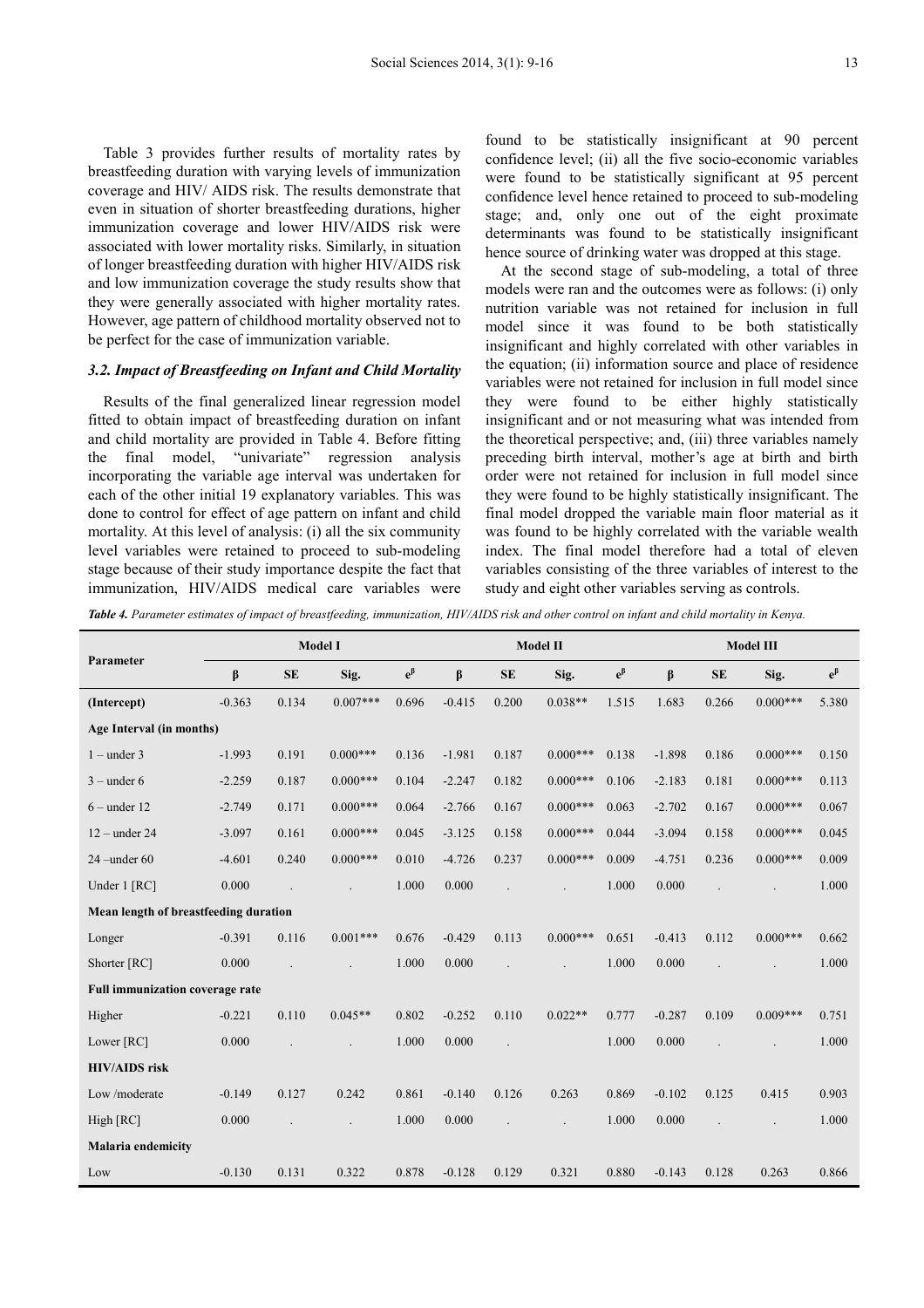|                                 |              |                        | Model I    |             | Model II     |                      |            |             | Model III            |            |            |             |
|---------------------------------|--------------|------------------------|------------|-------------|--------------|----------------------|------------|-------------|----------------------|------------|------------|-------------|
| Parameter                       | β            | SE                     | Sig.       | $e^{\beta}$ | β            | <b>SE</b>            | Sig.       | $e^{\beta}$ | $\boldsymbol{\beta}$ | ${\bf SE}$ | Sig.       | $e^{\beta}$ |
| Endemic / epidemic<br>[RC]      | 0.000        |                        |            | 1.000       | 0.000        |                      |            | 1.000       | 0.000                |            |            | 1.000       |
| Medical care to sick children   |              |                        |            |             |              |                      |            |             |                      |            |            |             |
| Appropriate                     | $-0.065$     | 0.113                  | 0.566      | 0.937       | $-0.048$     | 0.112                | 0.668      | 0.953       | $-0.116$             | 0.111      | 0.296      | 0.890       |
| In-appropriate [RC]             | 0.000        |                        |            | 1.000       | 0.000        | $\ddot{\phantom{0}}$ |            | 1.000       | 0.000                |            |            | 1.000       |
| Wealth index                    |              |                        |            |             |              |                      |            |             |                      |            |            |             |
| $3rd$ quintile                  |              |                        |            |             | 0.245        | 0.143                | $0.086*$   | 1.278       | 0.264                | 0.142      | $0.063*$   | 1.303       |
| $4th$ and $5th$ quintiles       |              |                        |            |             | $-0.022$     | 0.136                | 0.871      | 0.978       | 0.034                | 0.141      | 0.811      | 1.034       |
| $1st$ and $2nd$ quintiles [RC]  |              |                        |            |             | 0.000        |                      |            | 1.000       | 0.000                |            |            | 1.000       |
| <b>Marital status</b>           |              |                        |            |             |              |                      |            |             |                      |            |            |             |
| Married                         |              |                        |            |             | $-1.062$     | 0.321                | $0.001***$ | 0.346       | $-1.031$             | 0.318      | $0.001***$ | 0.357       |
| Never married                   |              |                        |            |             | $-0.842$     | 0.157                | $0.000***$ | 0.431       | $-0.879$             | 0.157      | $0.000***$ | 0.415       |
| Widowed/divorced/separated [RC] |              |                        |            |             | 0.000        |                      |            | 1.000       | 0.000                |            |            | 1.000       |
| Mother' education level         |              |                        |            |             |              |                      |            |             |                      |            |            |             |
| Secondary +                     |              |                        |            |             | $-0.026$     | 0.134                | 0.845      | 0.974       | $-0.015$             | 0.133      | 0.911      | 0.985       |
| Primary complete                |              |                        |            |             | $-0.039$     | 0.156                | 0.804      | 0.962       | $-.076$              | 0.154      | 0.622      | 0.927       |
| None/primary incomplete [RC]    |              |                        |            |             | 0.000        |                      | $\cdot$    | 1.000       | 0.000                |            |            | 1.000       |
| Type of birth                   |              |                        |            |             |              |                      |            |             |                      |            |            |             |
| Single                          |              |                        |            |             |              |                      |            |             | $-1.289$             | 0.180      | $0.000***$ | 0.275       |
| Multiple [RC]                   |              |                        |            |             |              |                      |            |             | 0.000                |            |            | 1.000       |
| <b>Sex</b>                      |              |                        |            |             |              |                      |            |             |                      |            |            |             |
| Female                          |              |                        |            |             |              |                      |            |             | $-0.054$             | 0.106      | 0.607      | 0.947       |
| Male [RC]                       |              |                        |            |             |              |                      |            |             | 0.000                |            |            | 1.000       |
| Toilet facility type            |              |                        |            |             |              |                      |            |             |                      |            |            |             |
| Improved                        |              |                        |            |             |              |                      |            |             | $-0.033$             | 0.142      | 0.819      | 0.968       |
| Non improved [RC]               |              |                        |            |             |              |                      |            |             | 0.000                |            |            | 1.000       |
| (Scale)                         | 1.032        |                        |            |             | 0.972        |                      |            |             | 0.955                |            |            |             |
| Goodness of fit of<br>the model | <b>Value</b> | $\mathrm{d}\mathbf{f}$ | Sig.       |             | <b>Value</b> | df                   | Sig,       |             | Value                | df         | Sig.       |             |
| Log Likelihood                  | $-808.0$     |                        |            |             | $-793.8$     |                      |            |             | $-775.5$             |            |            |             |
| Adj. Log Likelihood             | $-783.2$     |                        |            |             | $-816.9$     |                      |            |             | $-812.1$             |            |            |             |
| Likelihood Ratio $\chi^2$       | 782.1        | $10\,$                 | $0.000***$ |             | 859.4        | 16                   | $0.000***$ |             | 912.5                | 19         | $0.000***$ |             |

Key: RC – Reference category;  $\beta$  – Regression coefficient; SE – Standard Error; Sig. – Significance;  $e^{\beta}$  - Exponential of  $\beta$ ; df – degrees of freedom; \*significant at 90% confidence level; \*\* - significant at 95% confidence level; \*\*\* - significant at 99% confidence level.

Results of the regression analysis are presented in Table 4. Parameter estimates for Models I, II and III in the table are respectively for: sub-model on contextual community level variables; sub-model for community level plus socio-economic variables; and, full model containing community, socio-economic and proximate determinants. It should be noted that only the variables retained for

inclusion in the final model were utilized in model building and that the fitting of the final model was guided by the Mosley and Chen framework on analysis of child survival. The study findings are generally consistent with the expectations. Breastfeeding variable was found to have statistically significant reduction impact on infant and child mortality rates even after controlling for immunization,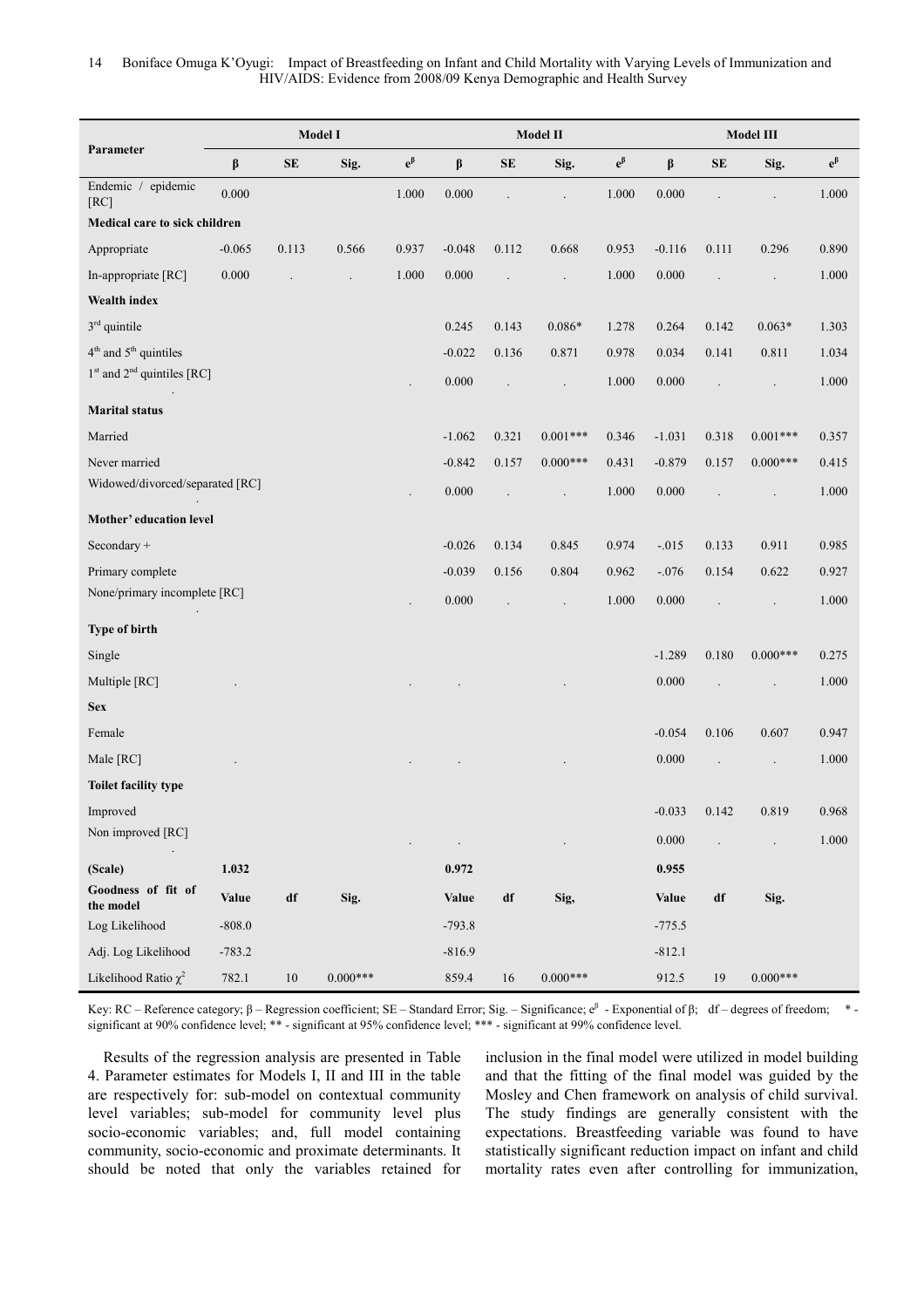HIV/AIDS risk and other important control factors. The key study finding was that longer breastfeeding duration had about 34 per cent reduction effect on infant and child mortality when compared with shorter breastfeeding duration. An interesting observation was that the extremely high statistical significance (99 per cent confidence level) of breastfeeding factor was maintained from the sub-model to the full model stage. This could be interpreted to imply that the breastfeeding effect was fairly strong and remained uncaptured by any of the other socio-economic and proximate variables in the model.

The statistical strength of immunization variable was found to improve from 95 to 99 per cent confidence level at sub-model to final model stage. The finding underscored the beneficial effect of immunization on child survival. In the final model, higher full immunization coverage rates had about 25 per cent reduction effect on infant and child mortality rates relative to lower full immunization coverage. Lower HIV/AIDS risk was found to have statistically insignificant reduction effect on infant and child mortality rates at all stages of model building. This could be interpreted to imply that although lower HIV/AIDS risk perception had reduction effect univariate level, its impact was adequately captured by other variables included in the sub-models and the full model.

As for the other control variables included in the regression analysis age of child, marital status of the mother and type of birth were found to be statistically significant factors effecting infant and child mortality. Births aged under one month, multiple births and those born to widowed/divorced/separated mothers had statistically significant higher infant and child mortality rates when compared with their other respective counterparts. The other observation was that the beneficial effect of improved wealth index appeared to have captured by other proximate variables to the extent that it depicted reverse direction and its effect was statistically insignificant at 95 per cent confidence level. Parameters estimates for model fitness also presented in Table 4 confirm that all the sub-models and the full model were appropriate and statistically significant.

### **4. Conclusions and Recommendations**

In this study, life table analysis results established that longer breastfeeding durations of over 13 months was associated with lower infant and child mortality and that mortality differentials by immunization coverage and HIV/AIDS risk were more pronounced after age 12 months. It was further established that even in situations of shorter breastfeeding durations, higher immunization coverage and lower HIV/AIDS risk resulted into reduced infant and child mortality rates. The following four conclusions could be drawn from results of the regression analysis:

- (i) Longer breastfeeding durations of above 13 months was a significant factor in child survival in Kenya whereby its reduction effect after controlling for other factors was estimated at about 34 per cent.
- (ii) The effect of breastfeeding variable was very strong and was not modified as expected by other socio-economic and household environmental factors.
- (iii) Immunization had significant reduction effect on infant and child mortality estimated at about 25 per cent after controlling for other factors.
- (iv) Lower HIV/AIDS risk was associated with reduced infant and child mortality rates when compared with their counterparts of higher risk as per the expectation although this was found to be statistically insignificant after incorporation of other control factors.
- (v) Among the socio-economic and proximate determinant factors, only multiple births and children born to widowed/divorced/separated mothers were found to be statistically significant.

The findings of this study have implications for child survival programmes and for further research. Efforts to improve duration of breastfeeding beyond 13 months and full immunization coverage rates towards universal levels should be intensified so as to sustain reduction of infant and child mortality rates in Kenya. Programme efforts should therefore be made to (i) expand targeted breastfeeding and immunization programme efforts with a focus on enhanced advocacy, information education communication and service delivery; and, (ii) strengthen implementation of programmes addressing mother to child transmission of HIV through breastfeeding and other channels guided by domesticated WHO, UNAIDS protocols.

Based on the socio-economic theory of mortality operationalized by applying the Mosley and Chen analytical model, the effects of breastfeeding and immunization factors were expected to be completely modified by inclusion of proximate determinants in the regression model. Since this was not realized, it means that this study was not able to adequately establish the mechanism through which breastfeeding and immunization factors act to determine infant and child mortality rates in Kenya. In line with the thinking advanced in some of the reviewed studies [9,10,11], there is therefore need for further research that should focus on generation and utilization of more comprehensive data sets with rich information on health services provision so as to be able to incorporate in the analysis variables listed by Rutstein such as barriers to: health care delivery system; health care personnel; and, community beliefs, customs and practices regarding adaptation of modern technology. This in effect implies that greater efforts should be made to promote combined utilization of data generated by Demographic and Health Survey (DHS) and Service Provision Assessment Survey (SPAS) systems.